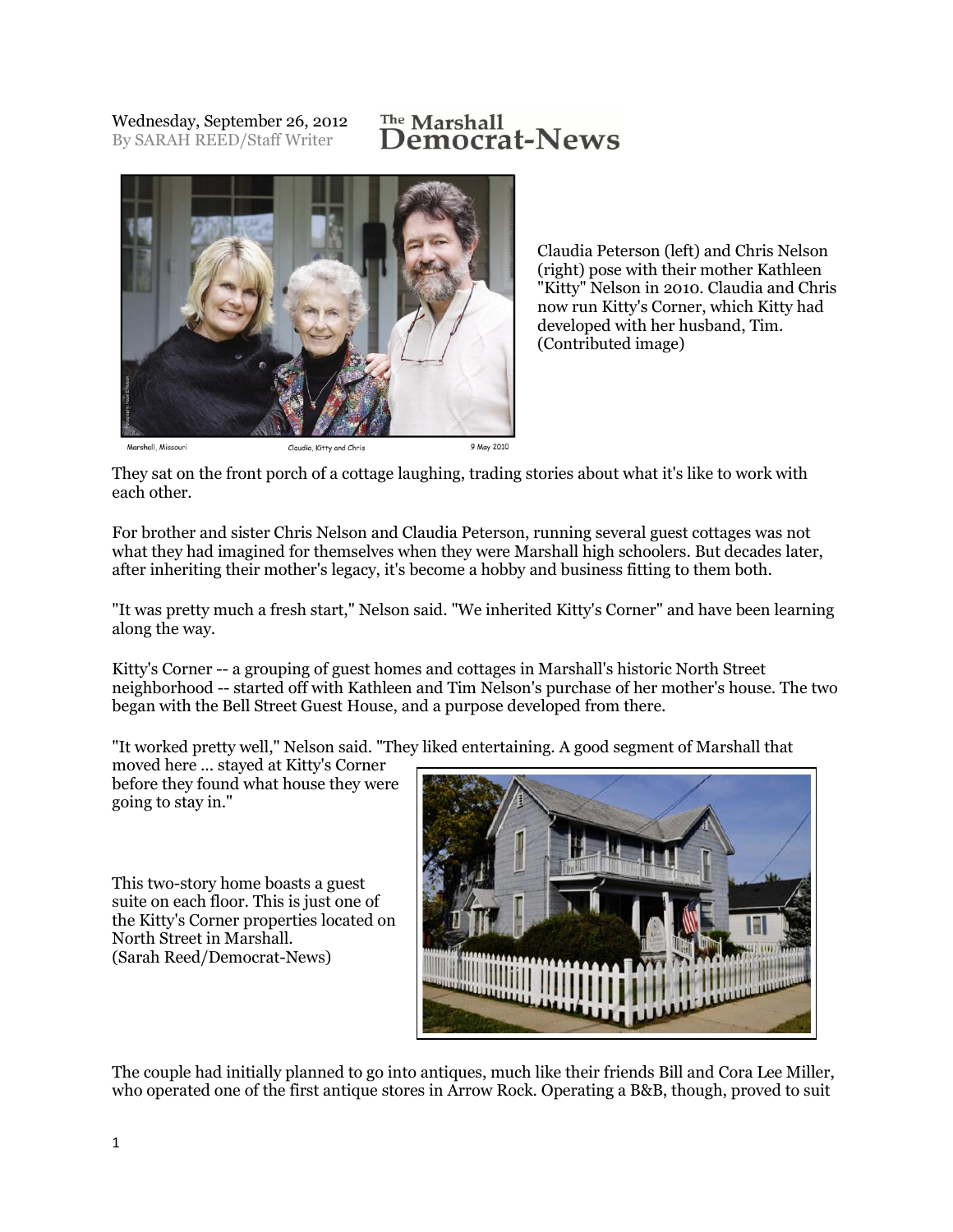them like a well-placed stained glass window, offering details and colors that change with light of the day.

The operation grew in later years when several historic homes were at risk of demolition for parking lot space. Kitty and Tim took on the task of purchasing the structures and paved a way to keep them functioning and their history alive. Now, Kitty's Corner also includes an additional house, a cottage with two guest suites and a bungalow.

"Kitty's Corner is a very providential event," Nelson said. "It's here. It's established."

Nelson and Peterson began to oversee the properties after their mother passed away Aug. 8, 2011. It was a transition that was stitched nearly as neatly as the draperies hanging in the picture windows. Nelson now acts as an on-site manager while Peterson typically stays behind the scenes.



A reception area in one of the Kitty's Corner guest homes offers a 65-inch television monitor. The suites are available for workshops and meetings in addition to area guests. (Photo courtesy of Chris Nelson)

.<br>Marshall, Missour

Kitty's Corner Reception Area

"She has mom's eyes for things that I appreciate more all the time," Nelson said of his sister while she comments on changing the pillows that adorn the porch seating.

Each of the houses holds a unique charm that provides a sense of home for their guests. Woven rugs warm up the original wooden floors, guests get a glimpse of fully functioning kitchens through arched doorways and furnishings speak to the relaxing nature of the homes.

Rather than a hotel stay, guests have the privilege of living in a home. They take advantage of the porches, barbecue and can enjoy intricately blooming gardens.

"You're not staying in a hotel, for the same amount of money," Peterson said. "It's like you actually get to go home. That's the neat part. That's my idea ... to make it feel like when you walk in the door you're home. And people feel that way."

Peterson's own experience of restoring a Victorian home on the same street has lent itself to her work at Kitty's Corner. She and her husband purchased the house at auction and have been restoring it for more than a year. This week, a witch's hat will be constructed on top of a second floor sunroom.

"I enjoy working hard, so (Kitty's Corner is) actually a good thing for me," she continued. "I'm always thinking what mom would want. What would her picture have been of this?"

<sup>25</sup> September 2012